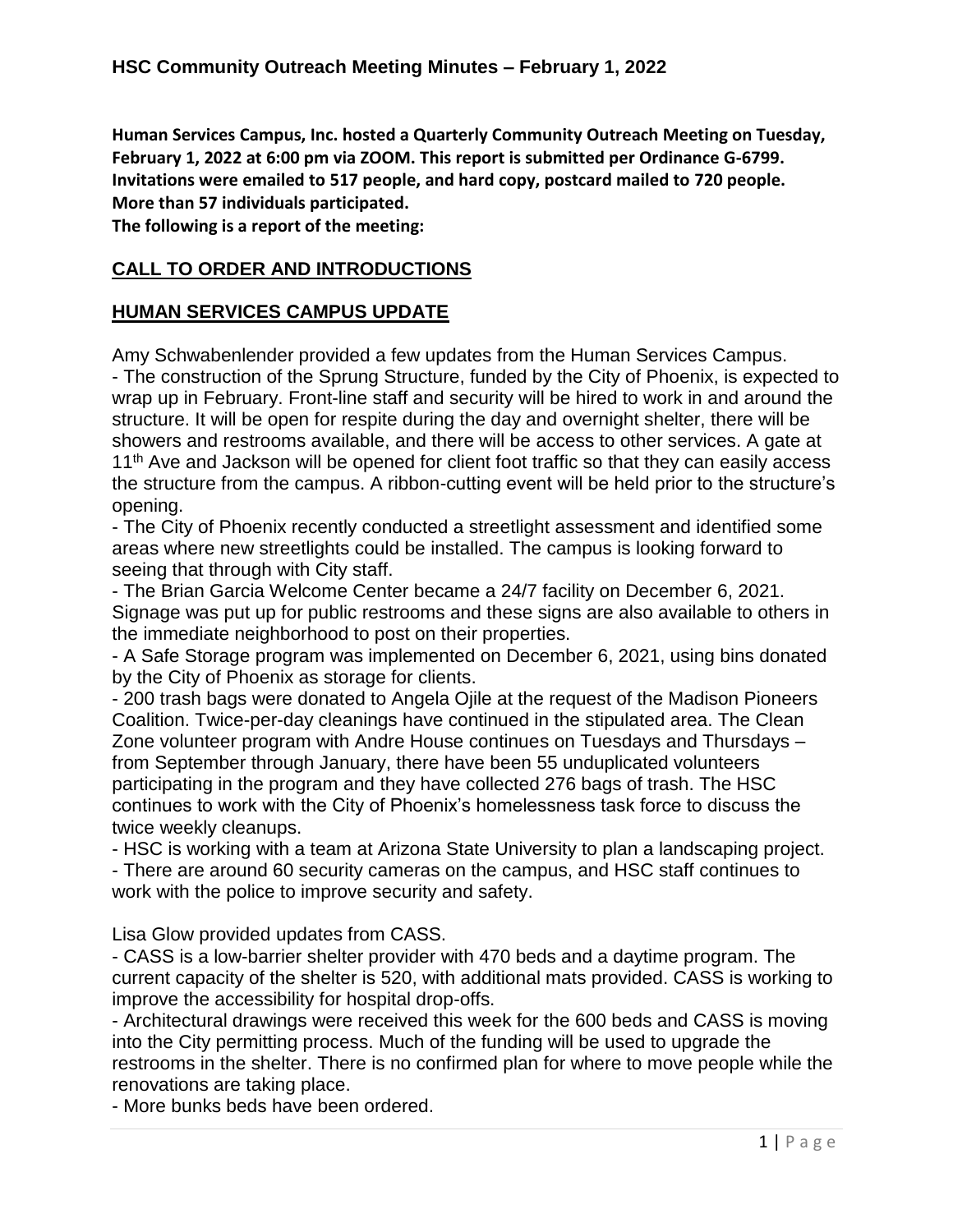### **HSC Community Outreach Meeting Minutes – February 1, 2022**

- CASS is in the process of renovating the Phoenix Inn hotel for use as a shelter for seniors.

### **CITY OF PHOENIX UPDATE**

Scott Hall introduced himself and gave an update on behalf of the City of Phoenix. - Four additional dumpsters have been added to the area, totaling ten dumpsters. - The City is partnering with some of the service providers to implement an intensive data program to target individuals and provide resources for housing.

#### **GOOD OF THE ORDER**

Ian Francis provided an update on behalf of the Madison Pioneers Coalition. He commended the City of Phoenix for stepping up and putting these issues at the forefront on their agenda. He also commended Lisa Glow, Pam Morrison, Amy Schwabenlender, and Goodman Schwartz Public Affairs for the opened lines of communications. He cited the increase in people on the streets from 400 to 700. He expressed concerns about the City of Phoenix's twice weekly cleanings being halted.

Scott Hall stated that these cleanings are needed and the City has been working with the community to educate on the importance of these cleanings and how they should be implemented going forward.

## **COMMUNITY QUESTIONS, COMMENTS, AND FOLLOW-UP ITEMS**

Laurel Langmade: I sent a summary of the crime in the area to Melissa at Goodman Schwartz. Can you please share with all during this meeting and have the HSC address the Prevention of Crime? You always list it last in the agenda and really don't even address the topic. If you need me to resend during this meeting I will.

Commander Freudenthal corrected the crime statistics - the Maricopa County Jail and Phoenix Police Headquarters are included and many of the crimes reported are occurring in the jail and not on the streets. There is a midnight team in the area now and the presence alone has greatly impacted crime. Video camera footage provided by the HSC has also been helpful. Even though the population has increased, the call volume increase has not been as high.

Stacey Champion: Has the city considered paying unsheltered folks to clean - could be with grocery store gift cards, etc., as well as pass out cleaning supplies directly to the people on the street? I mentioned this to Scott last week. Brooms, dust pans, garbage bags, rakes, spray cleaner…

Scott Hall stated that the City is considering every feasible and reasonable opportunity.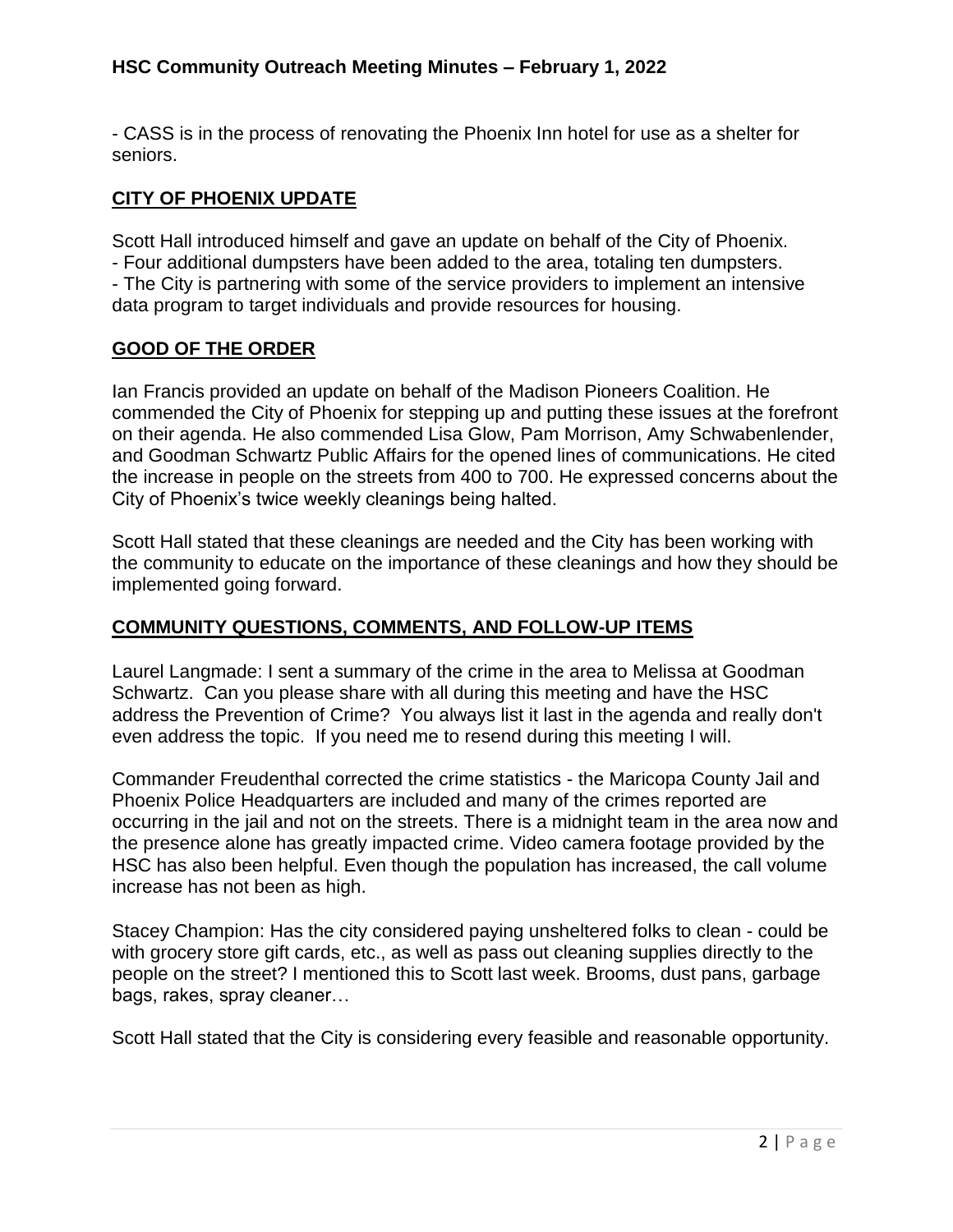### **HSC Community Outreach Meeting Minutes – February 1, 2022**

Angela Ojile: Made a comment regarding how helpful the police officers have been during the City of Phoenix cleanings because they have saved people who had overdosed. She would like to see more cleanings by the City of Phoenix.

Bill Morlan: Do the police officers participate in the clean ups and throw away possessions?

Commander Freudenthal confirmed that the police officers do not participate in the clean ups and are only there for security purposes.

Arthur Franco III: What are the results from services provided to individuals? Are these services helping to end homelessness for individuals?

Amy Schwabenlender stated that 20% of individuals can resolve their homelessness on their own after a couple of nights in the shelter. 10% require diversion and can resolve their homelessness after being connected with a family member or support group. Those experiencing chronic homeless may take longer to be connected to services and stable housing. More affordable housing units are needed in the County to keep up with the increasing population. The County is working to create more housing opportunities. She offered to follow up with Arthur offline.

Lisa Glow discussed CASS's preliminary housing plan they do with all individuals who check into the shelter.

Stacey Champion: Have you considered re-opening the county lots (with added shade & amenities) since the chains & poles have created a cramped situation that is in total violation of CDC Covid guidelines for unsheltered encampments and makes it difficult to keep clean?

Rachel Milne stated that this has not been considered. Two of the lots are under construction and there is a concern about heat.

Jeff Spellman: The neighborhood surrounding the HSC has been impacted more so than any other neighborhood in the City. Affordable housing and workforce housing is necessary to end homelessness but right now, shelters need more beds. The homelessness task force has been working to plan more shelters in the County.

Scott Hall outlined some of the plans introduced by the homelessness task force including eviction prevention, neighborhood strategies, and encampment strategies.

Anne Ender: Who are the activists that are discouraging street cleaning? What are the overdose rates?

Commander Freudenthal stated that overdose rates are not readily available, but the crisis surrounding opioid usage is a national problem experienced by those who are not necessarily homeless.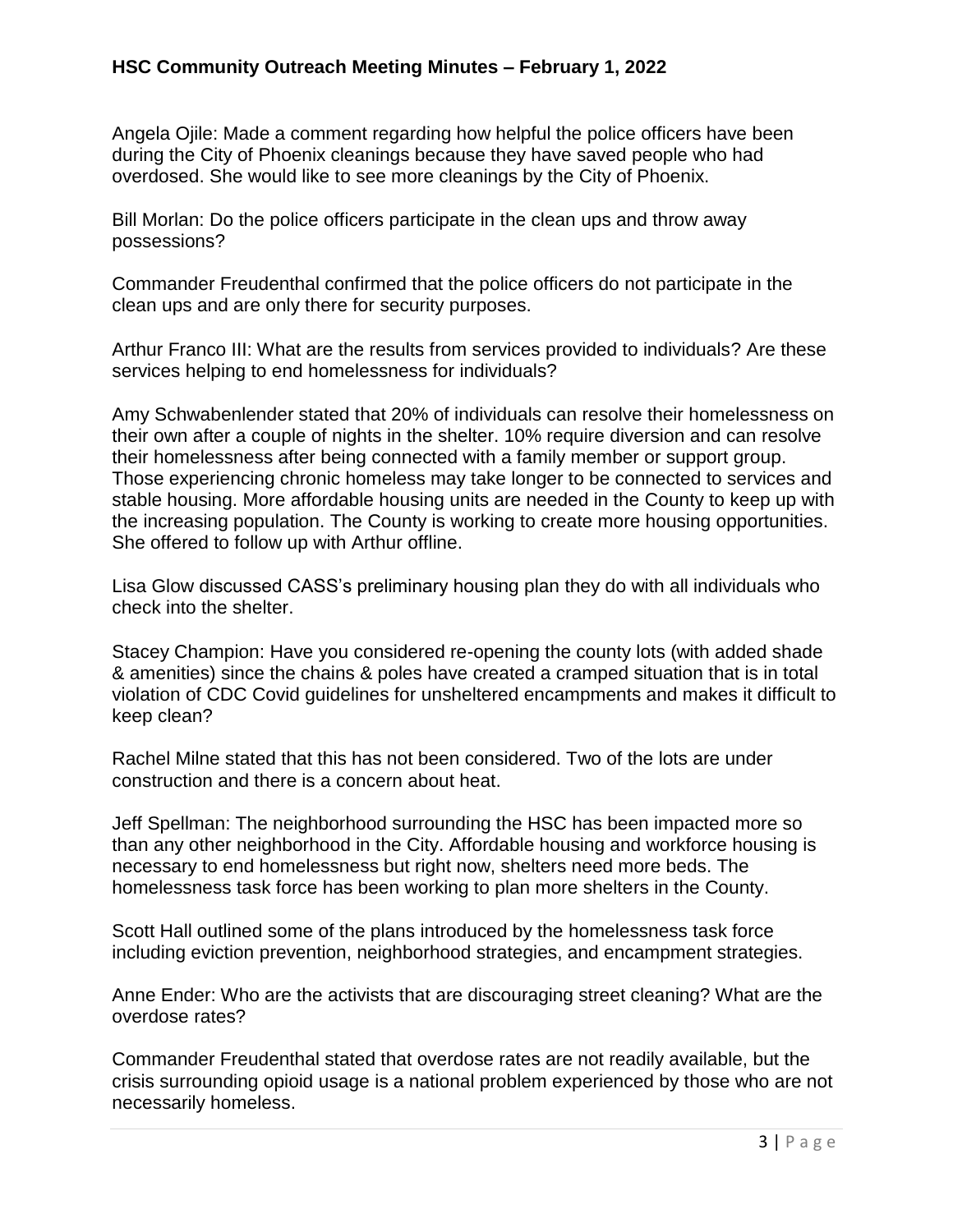Scott Hall stated that these activists have good intentions, but they have also created some unnecessary conflict which has been unproductive in getting things done.

Jessica Spencer: Why are tents allowed in the "zone" but nowhere else? What are the County projects on the lots?

Commander Freudenthal clarified that tents are permitted in pubic areas, but not private lots. There will naturally be a higher population of unsheltered individuals around the shelter because that is where they are receiving services.

Councilmember Carlos Garcia confirmed that tents are permitted in public areas, but not private lots due to a Supreme Court decision. He recommended that encampments being taken down in public areas be reported. He also clarified that the chains were placed up by the City due to the requests made by the councilmember who served that area at the time.

Rachel Milne stated that the County lots will be used for underground lines, but offered to follow up for confirmation.

Laurel Langmade: Is there an update on the Pioneer Cemetery being cleaned?

Amy Schwabenlender stated that the daily cleanings and twice weekly Clean Zone cleanings are occurring in the public easement. Part of the reduction of the cleanings is due to the City's reduced cleanings.

Arthur Franco III: How many individuals serving on the various Boards, committees, and task forces are formerly homeless? Activists are helpful in filling in the gaps that these organized groups miss. Street feeding should not be discouraged because individuals experiencing homelessness are likely struggling with food insecurity.

Lisa Glow stated that CASS has four formerly homeless individuals serving on their Board. Scott Hall stated that he is formerly homeless and is happy to share his story with anybody who asks and there are many formerly homeless individuals serving on these various groups.

Jessica Spencer: Why are we discussing the messes and filth created before discussing the general lack of bathrooms?

Scott Hall stated that restrooms have been made more accessible and there are plans to create more restroom accessibility.

Stacey Champion: The chains and poles should be removed, shade structures and cooling tents should be placed on County lots, and people should lead with more compassion.